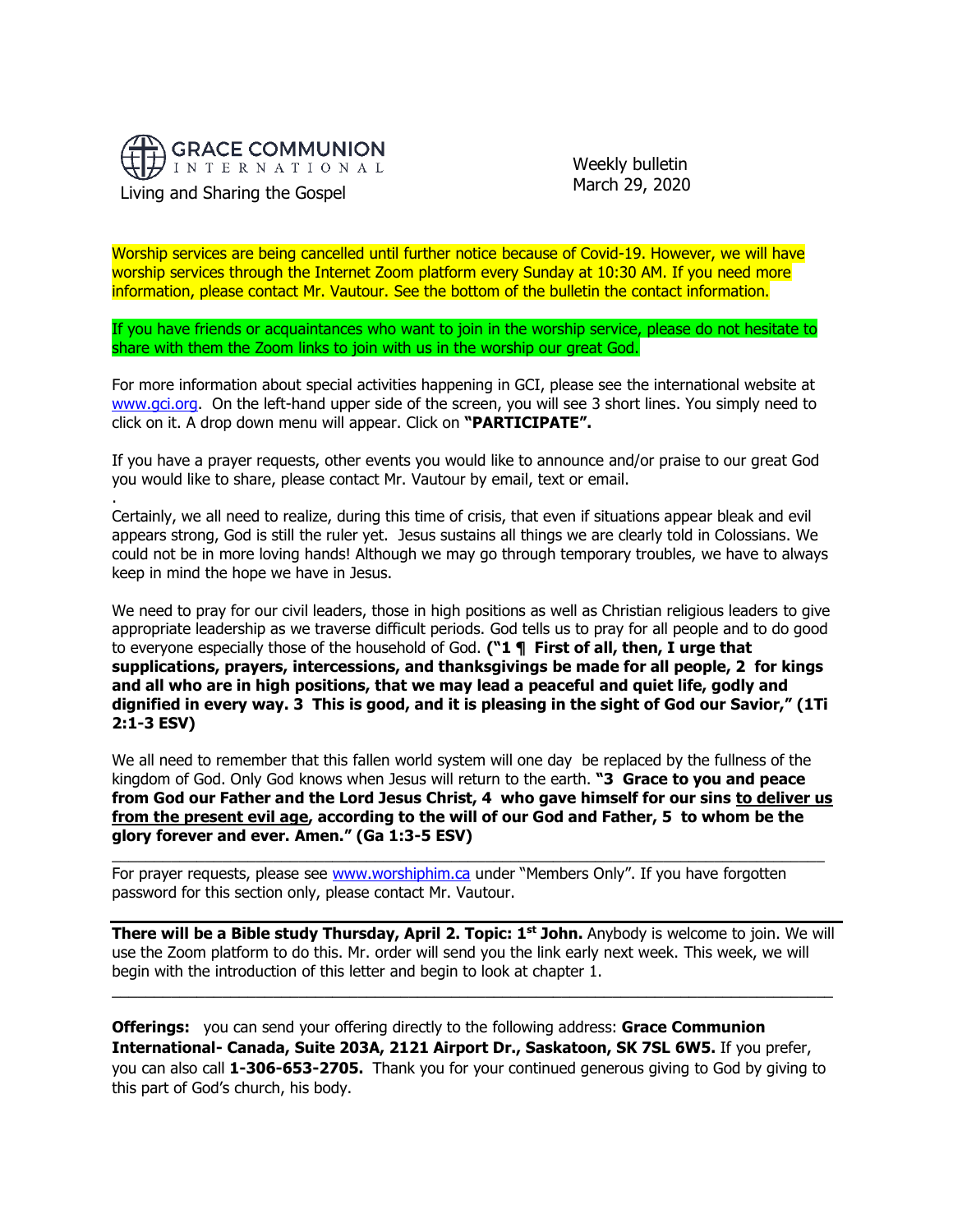**From Mr. Bill Hall – GCI Canadian Director** "Our office here in Saskatoon will remain open during regular business hours. I'm self isolating for a couple of weeks, but Kathleen will be available. We will continue to process the donations we receive in Saskatoon. Members are urged to mail them directly to our office for the time-being. They can also donate via phone using a credit card, or via Canada Helps using the donate button on our website [www.gcicanada.ca](https://eur03.safelinks.protection.outlook.com/?url=http%3A%2F%2Fwww.gcicanada.ca%2F&data=02%7C01%7C%7C9fd93e29c2b44509e5a008d7caa78fdb%7C84df9e7fe9f640afb435aaaaaaaaaaaa%7C1%7C0%7C637200693331983394&sdata=VAGy4Q%2BxbhHuYaeEiDz%2FQyicT%2FoiY4Ir9kc8w5yHRPs%3D&reserved=0) We are waving the provision that all donations given via Canada Helps go toward national expenses for the time being. We will credit all donations received via Canada Helps to a member's local congregation, if we can identify where they attend."

# **A THEOLOGICAL ETHIC, part 2**

\_\_\_\_\_\_\_\_\_\_\_\_\_\_\_\_\_\_\_\_\_\_\_\_\_\_\_\_\_\_\_\_\_\_\_\_\_\_\_\_\_\_\_\_\_\_\_\_\_\_\_\_\_\_\_\_\_\_\_\_\_\_\_\_\_\_\_\_\_\_\_\_\_\_\_\_

By [Ted Johnston](https://www.blogger.com/profile/08677739021765621811) - [March 19, 2020](http://thesurprisinggodblog.gci.org/2020/03/theological-ethic-26.html) This is the second post in a series adapted from the lecture **"What is a Theological Ethic?"** by Dr. Gary Deddo, president of [Grace Communion Seminary.](https://www.gcs.edu/) For part 1, see <http://thesurprisinggodblog.gci.org/2020/03/theological-ethic-1.html>

There is a tendency to approach obedience to God's directives and instructions in one of two misguided ways. The first is *legalism* -- seeking through obedience to earn God's favor, thus overlooking the reality that God's grace underlies all of God's commands. The second misdirected approach is *antinomianism* -- treating God's commands as arbitrary and thus subject to being re-worked or entirely dismissed. Both approaches undermine true biblical obedience, which the apostle Paul calls the obedience of faith (or the obedience that comes from faith) [\(Rom. 1:5;](https://biblia.com/bible/niv/Rom.%201.5) [16:26\)](https://biblia.com/bible/niv/Rom%2016.26). Legalism and antinomianism both arise when the commands of God are detached from their biblical context -- their grounding in the grand narrative of God's plan for humanity with its four scenes: Creation, Fall, Reconciliation and Redemption (illustrated below and detailed in [part 1\)](http://thesurprisinggodblog.gci.org/2020/03/theological-ethic-1.html).



A theological ethic carefully accounts for the entirety of this grand narrative, including our part in it via a living, grace-based relationship with God through Christ. It is within this grace-based, gospelshaped context that we see God's commands not as onerous (the fruit of legalism) or as arbitrary (the fruit of antinomianism). Instead we see his commands as *imperatives of grace* (how we are to live in Christ) that flow from the *indicatives of grace* (who God has made us to be by grace, in and through Jesus). We arrive at his understanding when we rightly interpret the Word of God, which includes understanding its ontological center, which is the being and act of God in Jesus Christ.

## **Concerning obedience and disobedience**

Let's now look at why obedience to God's will (including his commands, directives and instructions) is always good. We begin by noting that, in all instances, disobedience to God's will has negative consequences of one sort or another, to one degree or another. Why is this so? Because God's will for us always conforms to the real nature and purpose of things -- the moral order that God has placed within the cosmos of his creation. Disobedience (sin), in one way or another, always is out of sync with this reality. It always is a violation of the God-ordained moral order of reality.

 When a person acts in a way that is not in accordance with this moral order, some kind of harm results, some relationship is damaged, some fruitfulness is hindered, some deceit is reinforced and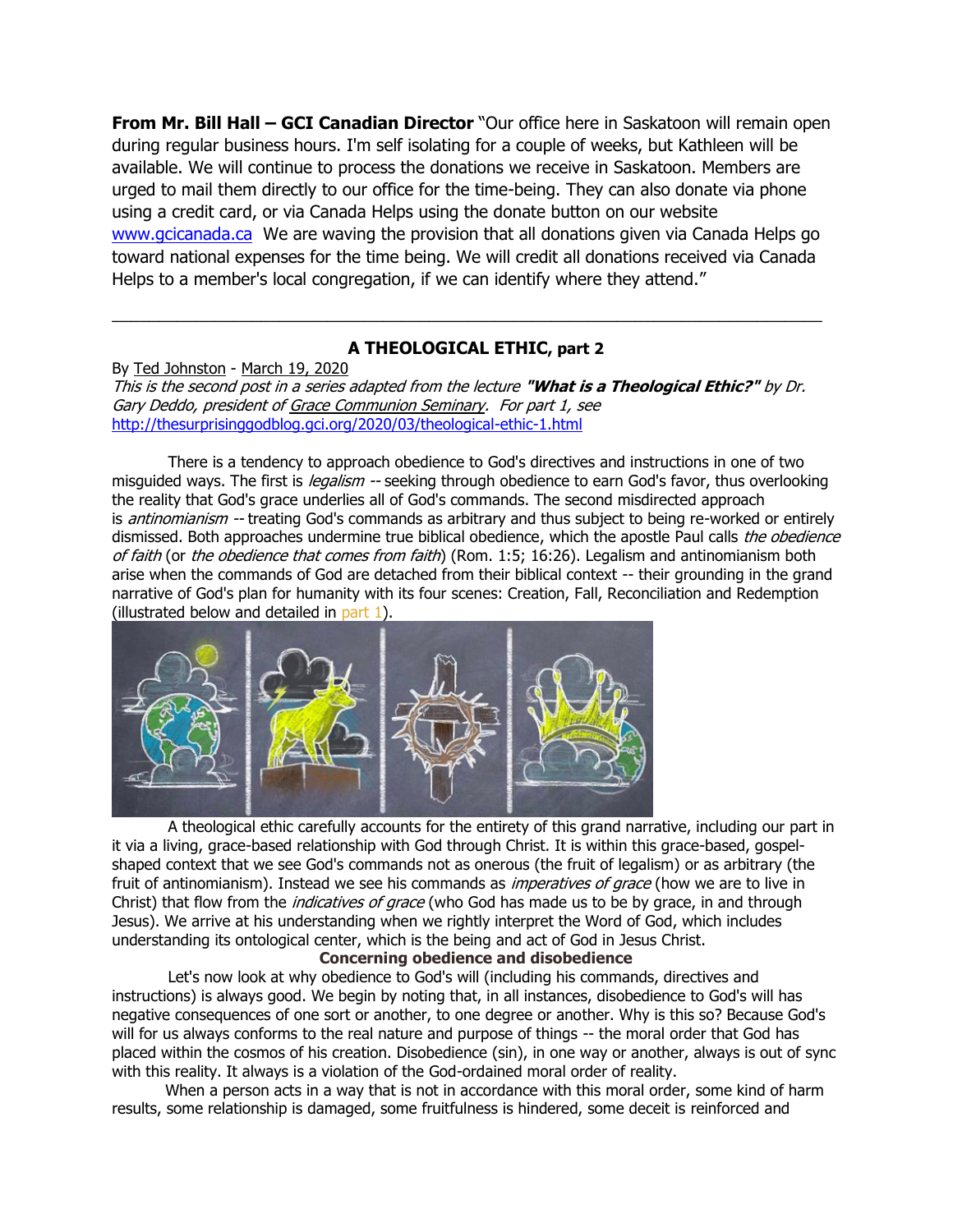spread. Note that this damage done through disobeying God's commands does not require the consent of the sinner. Sin is like a disease that damages whether the disease is diagnosed or not. The disease certainly won't be cured by denying its presence or by insisting that it is health, rather than disease.

Some justify disobedience to God's commands by labeling disobedience an expression of love. This approach typically involves reducing love to kindness. But love cannot be reduced to mere kindness. Love is concerned for the actual health of the object of love, and seeks to avoid or at least minimize damage to that object (including oneself). Such love can be risky, in that it risks offending the pride of the one being loved. On the other hand, kindness risks little, typically being concerned primarily with avoiding offense.

The point here is that *disobedience to God has consequences*. When people give into temptation to disobey God, they are colluding with evil, buying into the lies of the Evil One. When that occurs, damage always results. Sin, you see, is not a mere "no-no," nor is it merely the ignoring of a rule arbitrarily given by a god who enjoys controlling and manipulating people.

#### **The pitfalls of a modern worldview**

Living in accordance with a theological ethic inevitably brings us into conflict with the modern western worldview -- a mindset that declares humans to be entirely free in their own existence. They are seen as free to do whatever they want, and free to avoid unwanted consequences, since consequences are mostly, if not entirely, in the mind -- imagined, not real.

According to this mindset, right and wrong, obedience and disobedience, are entirely *subjective* (personal) matters. We humans are thus free to relabel things in any way we choose, so as to align them with our personal preferences; our subjective sense of what is right and wrong. In short, wee can do anything we want. According to this worldview there are no limits to the subjective powers of the human individual.

The truth, however, is that sin has a real *objective* side to it. Sin has real consequences that are not subject to human minds or free will escapes. Much suffering in the world occurs because many people have bought into the lie that their actions and choices do not or should not have unwanted consequences -- the view that everything can be easily fixed or worked around. But then reality steps up and bites us and we don't understand why life is so hard, so unfair, so lonely, so anxious, so guilt-ridden, so full of shame. So we try to eliminate these unwanted consequences of sin through sheer willpower. We imagine that we should be unaffected by such things. If we are, then someone else is surely to blame! Someone else is trying to make us feel guilty, make us feel ashamed, make us unhappy or unfulfilled. Such people are thus seen as our enemy -- surely the problems we are experiencing could not be something about us!

## **On dealing with sin and its consequences**

Try as we might, the consequences of sin are unavoidable. That's reality. That's the bad news. However, there is good news -- sin can be acknowledged and forgiven. There is healing -- a movement toward wholeness by the grace of God, which is available to all. But experiencing that wholeness down to its very roots depends upon recognizing sin for what it is, then going to the Real Source of forgiveness, reconciliation and restoration. Attempting to get rid of guilt and shame by simply denying there is sin and evil does not work.

One of the most regularly promoted ways of dealing with guilt and shame is to blame others. Others make me feel guilty or ashamed, it is claimed. I'm innocent, we protest. That too, is a lie. Yes, there is false (unwarranted) guilt and shame. Sadly, there are those (most notably the Evil One) who use guilt and shame as a weapon to control and manipulate others. These situations must be discerned and dealt with. But blaming others, even when they are to blame, does not bring much healing and restoration. That takes a much deeper work by the Word and Spirit of God. This is what the church uniquely has to offer -- getting down to the root of the problem and the real solution even if the fullness of healing is not experienced in this life.

#### **The church's responsibility**

Out of agape love (which goes far beyond mere kindness), the church warns about sin, not to manipulate or control, but because sin has consequences -- it does damage. And so the church warns individuals and warns human authorities. It attempts to shape organizations and institutions around the moral order of things as revealed in Scripture.